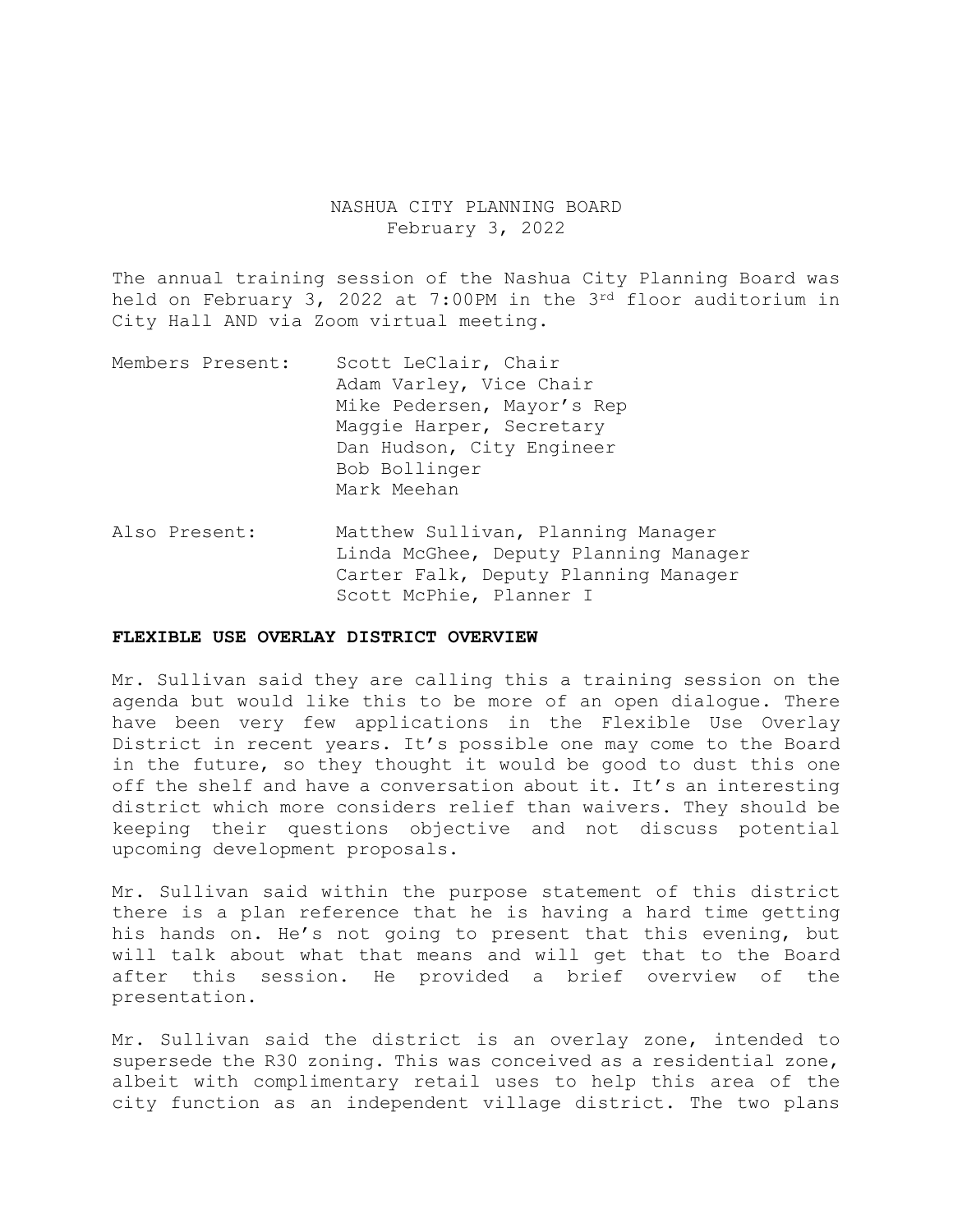referenced are the 1997 Terra Verde plan, and the 2001 Landsco Concept plan, which together form the boundaries of the district. Many of these are associated with the Maplewood subdivision.

Mr. Sullivan said this was conceived as an innovative land use control, and passes what would normally be under the authority of the Zoning Board to the Planning Board. This allows the Planning Board to grant relief for use, dimensional regulations, and other aspects codified by the zoning district. This gives the Planning Board a lot of power when it comes to applications in this overlay district. This was a well-conceived residential development within the city.

Mr. Sullivan said the intent was to create a mixed use village development plan that protects open space and provides recreational access.

Mr. Varley said the original Terra Verde plans proposed this as the location for a new school. Did that influence the decision to place the school nearby?

Mr. Sullivan said he can't say for certain.

Mr. LeClair said that is where Rosewood is right now. The school kind of slid down a bit clockwise.

Mr. Bollinger asked if the Mixed Use village district is part of the FUOD.

Mr. Sullivan said yes, it's almost like a district within a district. It has its own permitted uses and standards.

Mr. Meehan asked if chronologically it was residential, and then the mixed use district was created.

Mr. Sullivan said much of this was unbuilt, undeveloped land at one time. This was open space property. The city had the unique opportunity to do a planned community. There were very limited land uses existing.

Mr. Falk said it is an R30 zone, which requires lot sizes to be at least 30,000-sqft. Most of those lots are not. What they did was cluster the lots closer so that all the residents could share the open space.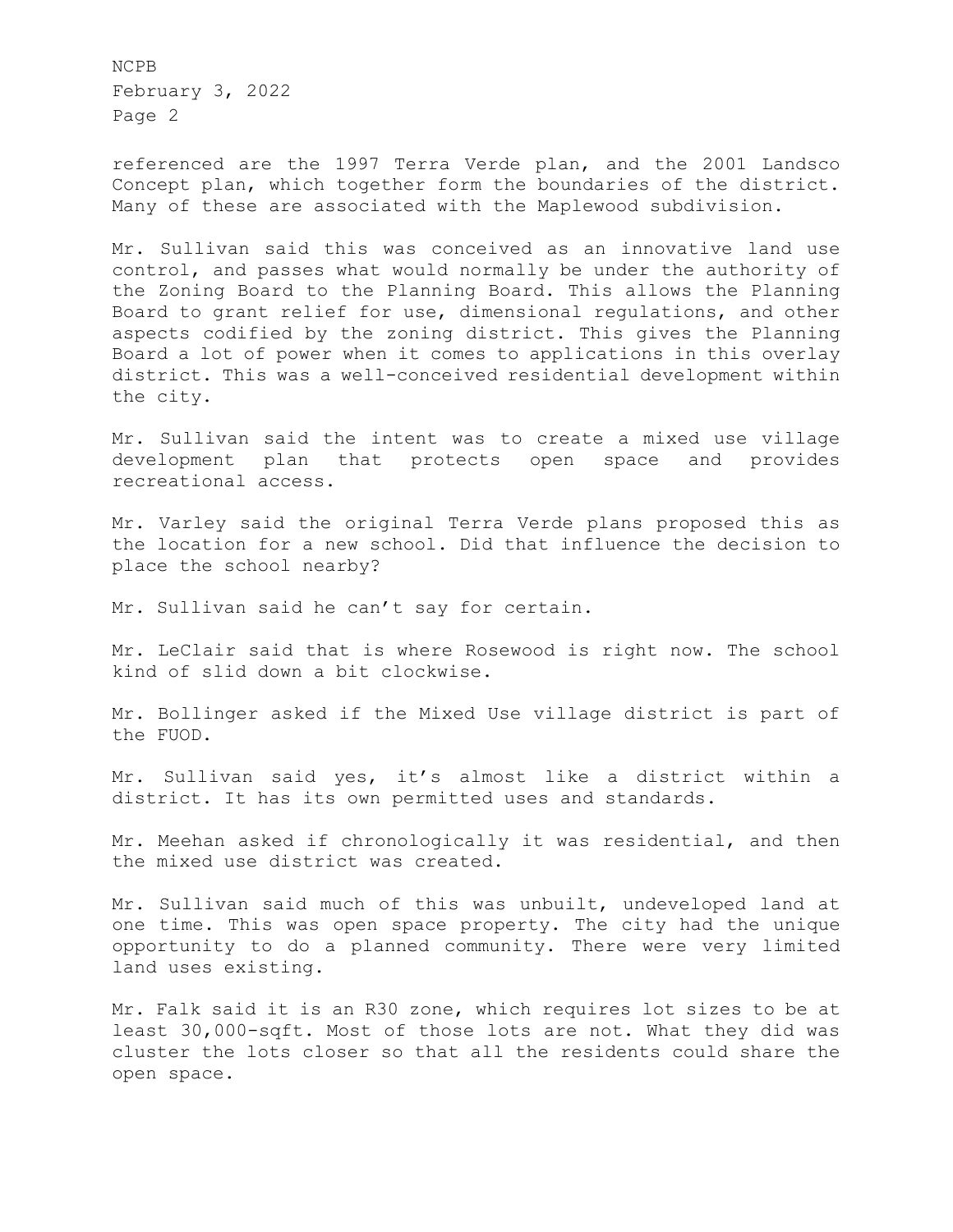Mr. Sullivan said this overlay has different lot sizes and dimensions to accomplish the goal Mr. Falk described. It's similar to cluster style subdivision. The ordinance has gone through several iterations. Via O-88-05 it was originally a planned residential development known as Hall's Corner. It was amended in 1997 as the Flexible Use Overlay District. In 2008 there was a comprehensive code rewrite. He doesn't believe there have been any amendments since then.

Mr. Sullivan said within the overall district there is one permitted by right use, single family residential. It was conceived as phases of subdivision. That said, there is the mixed use subzone where there are actually additional permitted uses.

Mr. Sullivan said that for the single-family residential properties there are unique dimensional standards, namely lot sizing and setbacks. This allowed the developer to achieve a compact cluster style which preserved the open space and recreational assets. They were also very deliberate to avoid the "row house" effect and staggered the houses to create a more village like feeling.

Mr. Sullivan said there are some interesting restrictions, such as there can be no more than sixty elderly housing units built. Fourteen units are currently built, on Houston Drive. There are forty-six units remaining that can be built within the overlay district.

Mr. Bollinger asked how they would qualify the elderly housing.

Mr. Sullivan said the Housing for Older Persons ordinance is a 55+ development. It also has other restrictions, such as unit size.

Mr. Varley said there is a density bonus and they have to have certain services. Are those standards out the window with this overlay?

Mr. Sullivan said he believes the Housing for Older Persons ordinance makes specific references to zoning districts.

Mr. Falk said that is correct. The FUOD is not listed.

Mr. Sullivan said the interesting question becomes if they used the R-30 base zoning, if it would apply here. He thinks that a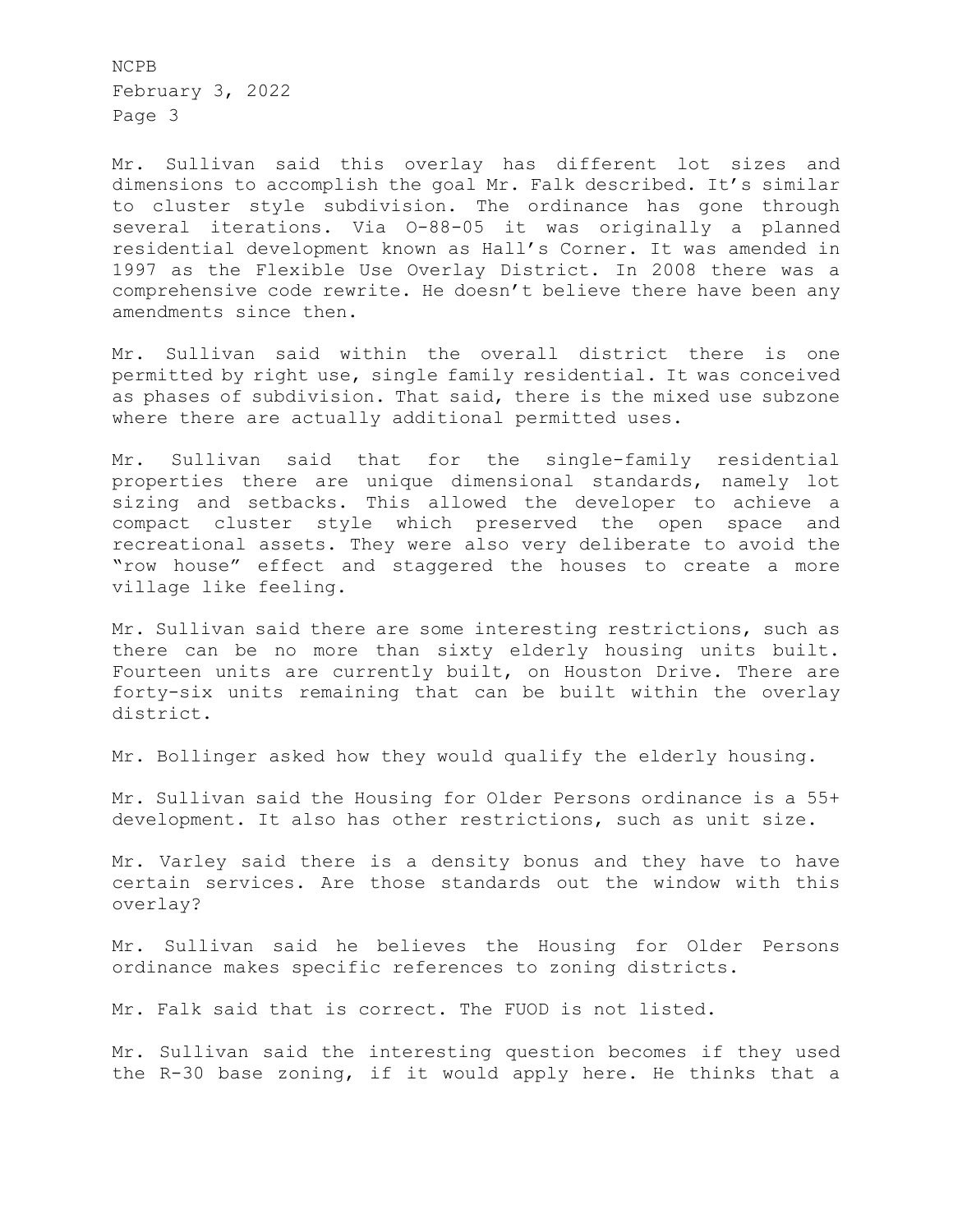developer could take advantage of those density bonuses, but the cap on sixty units would supersede any bonuses that might exist.

Mr. Falk said that within the elderly housing development they would need to provide services, such as recreational amenities, information areas, or gathering spaces.

Mr. Sullivan said because of that they would likely be subject to the same allowances.

Mr. LeClair asked if they have the capability to modify or waive that in this overlay.

Mr. Sullivan said no. The way that it is written he would say they only have authority over the standards within this district, not those pulled in by an application from another district.

Mr. Falk said a lot of the time they get grants which require them to provide those support services. They may not have a choice.

Ms. McGhee asked if a developer wanted to exceed the 60-unit cap, would they be able to apply to the Planning Board for a variance? Another requirement is that no more than 250-unit shall be built; do we know how many are built? Do they exceed that already?

Mr. Sullivan said yes, a developer could seek a waiver for more than 60-units using the variance criteria for the Planning Board. The district was very deliberate when it was created. The threshold is already very high for a variance. He is wary of a waiver or variance when something is explicitly codified in the overlay standards. He is less worried about a dimensional variance that may be appropriate based on the site plan proposed.

Ms. McGhee asked how many units have already been constructed.

Mr. Sullivan said he doesn't know. He can find out.

Ms. McGhee asked if there are any permitted Accessory Dwelling Units in the overlay.

Mr. Sullivan said he doesn't know.

Mr. Falk said one or two at most, if any. The Zoning Board doesn't see anything in this zone.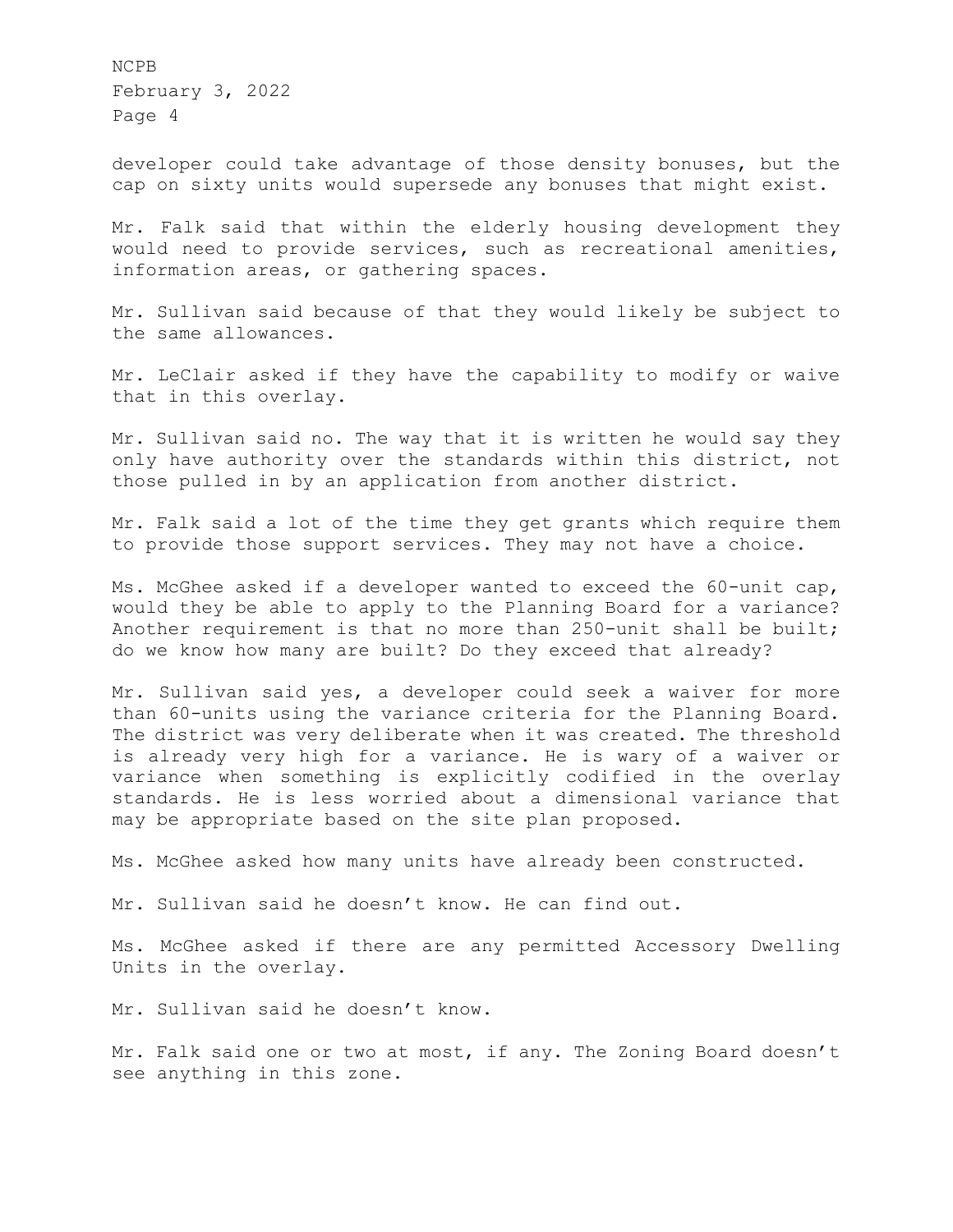Mr. Sullivan said Phase VI of Maplewood was revised multiple times, so he is not sure how many there are. It shouldn't be hard to find out.

Mr. Sullivan said within the mixed use village there are a different set of permitted uses. It was intended to serve as a retail hub for the residents in surrounding areas. They see fairly good occupancy of the land there, but there is still open land that could be developed. He provided a brief description of the uses permitted by right or by conditional use permit.

Mr. Sullivan said also within the mixed use village district there were a set of design standards adopted. He has vintage 1987 copies of the document if the Board is interested in reviewing it. These standards are important, and they deliberately wanted the architecture to be a certain way.

Mr. LeClair asked if there is an electronic version.

Ms. McGhee said they can get it scanned in.

Mr. Meehan asked if there is an HOA.

Mr. Sullivan said is one for the residential areas. The village has an HOA under a condominium ownership. There are some portions they having issues with ownership, as there is some strange infrastructure. It's an interesting situation, but was contemplated as a public road.

Mr. Meehan asked if the trails were public.

Mr. LeClair said yes.

Mr. Sullivan said it would be hard for an association to maintain this level of infrastructure. There's a lot going on here.

Mr. Sullivan said the design standards also set up a five-person design review committee. That committee must approve the architecture of any project proposed in the village district. That committee has not met in fifteen years. Two members of the Tamposi company, the Planning Director, a resident property owner, and a person qualified with New England architecture that must be designated by the Nashua Historical Society. The Planning Board does have jurisdiction to modify or appoint, but they don't know if all these members are present to participate. He would not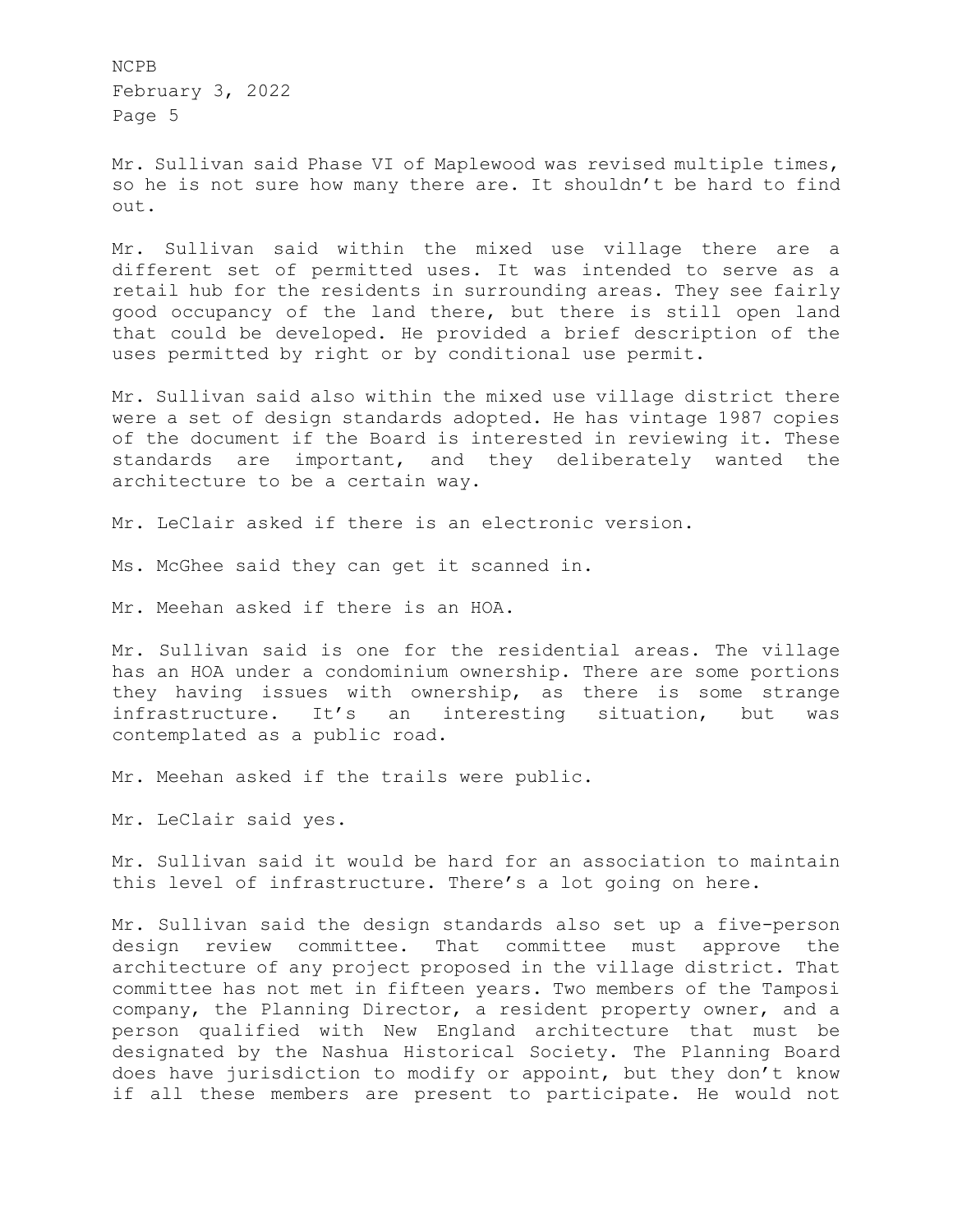recommend abolishing the committee, but they could explore it during a revisit of the zoning ordinance. This is an additional regulatory hurdle for any developer. In the most recent approvals, fifteen years ago, it was allowed to be a condition of approval that the proposal would go to the committee after Planning Board approval.

Mr. Bollinger said he can understand the Tamposi company being involved in 1997, but what about 2022? It seems like a potential impediment thirty-five years later.

Mr. Sullivan agreed. If they were to revisit anything, it's the one component that seems to be a relic.

Mr. Varley asked if the Board could modify that so the committee's approval is not binding.

Mr. Sullivan said they could waive the architectural standards as a provision of the zoning. The writers were smart when they wrote this because it states that the any changes to the design committee bylaws had to agreed to by the Planning Board and two-thirds of the committee. If they are going to use this district there may be a need to explore what latitude the Planning Board has.

Mr. Varley said that might govern the committee but there could be something different for how the committee functions under the ordinance.

Mr. Sullivan said the ordinance states they must follow all procedures and guidelines. Therefore, they have to follow the process. The general design intent is important and should govern development proposals, but should the design committee be responsible for administering those? The answer might be no. They can explore a legal opinion of how to work with it, as it may cause issues.

Mr. LeClair said they could generalize the roles.

Mr. Sullivan said 30% of the total area is supposed to be left as open space, and intended to be deeded to the City of Nashua to develop a trail network; this has been done. The trail network was required to be complete before the homes could be occupied, in order to incentivize the developer. The city maintains these trails. Open space frontage of 125-ft was required along Ridge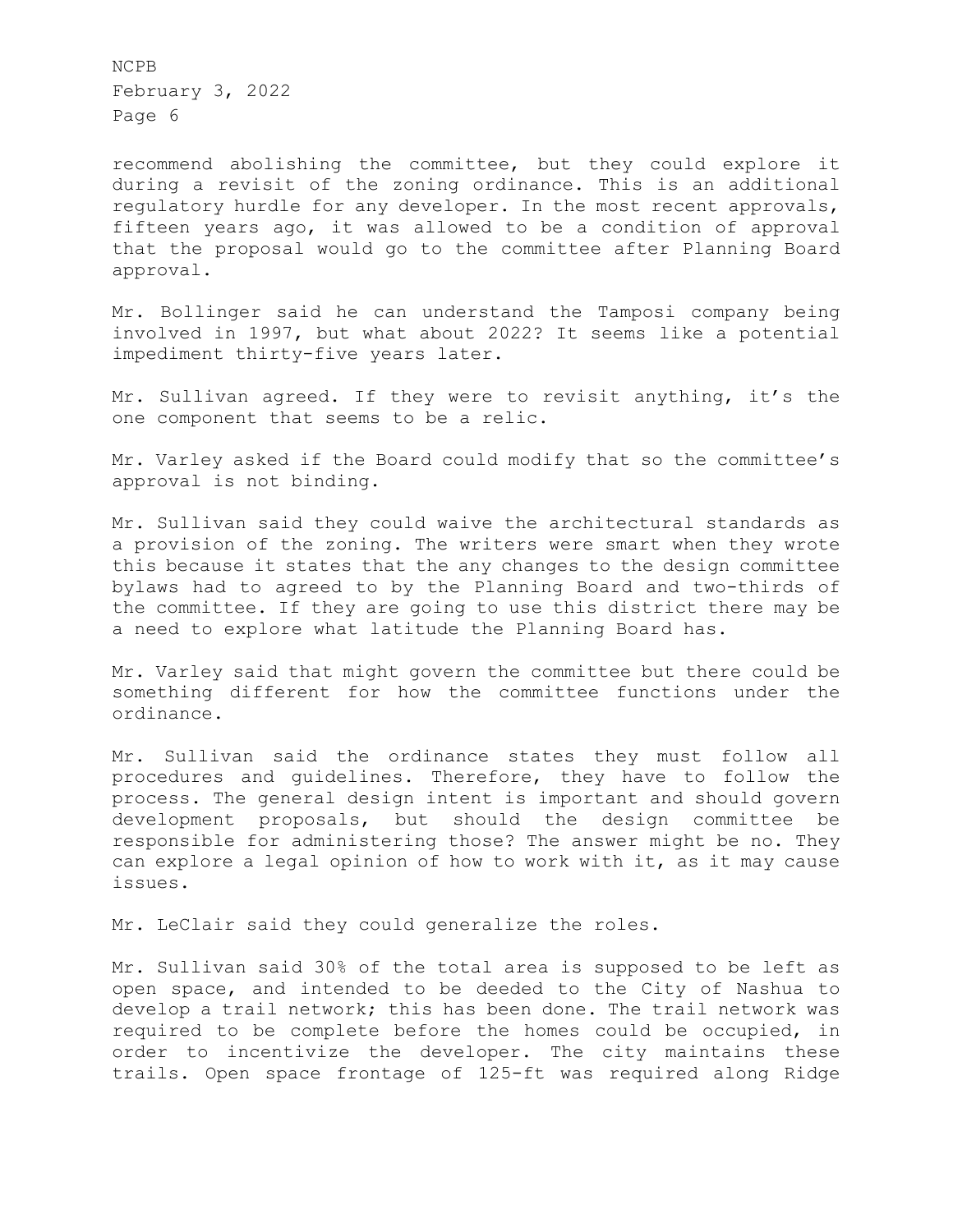Road along with the removal of the foundations there, which he believes was done.

Mr. LeClair said it could mean historic buildings. A brief discussion ensued.

Mr. Sullivan said the retail uses had some considerable restrictions, including a maximum build floor area of 80,000-sqft in the mixed use village, and they are not quite there yet.

Ms. Harper asked how much is there now.

Mr. Sullivan said about 55,000-sqft. He briefly outlined road standards, sign standards, and hours of operation.

Mr. Sullivan said one of the big things is that this is an innovative land use district. It does not require variances through the Zoning Board. The Planning Board may waive all use and dimensional requirements through a waiver process. The difference is that they use the variance criteria the Zoning Board would apply rather than the waiver criteria the Planning Board traditionally uses. One of the objectives is to give the Board a background on how to apply those criteria.

Mr. Bollinger asked if it is required to go to the ZBA first.

Mr. Sullivan said the Planning Board's power appears to be dimensional and use requirements. It's not clear where the Planning Board could grant variances from hours of operation or other standards.

Mr. Bollinger said he was looking for a circumstance where they would go to the ZBA.

Mr. Sullivan said he can't think of one.

Mr. Falk said the only thing that may would be a special exception for wetlands buffer. That would have to go to the Conservation Commission first and then the Zoning Board. There were several special exceptions to work in wetlands when the development was first installing infrastructure.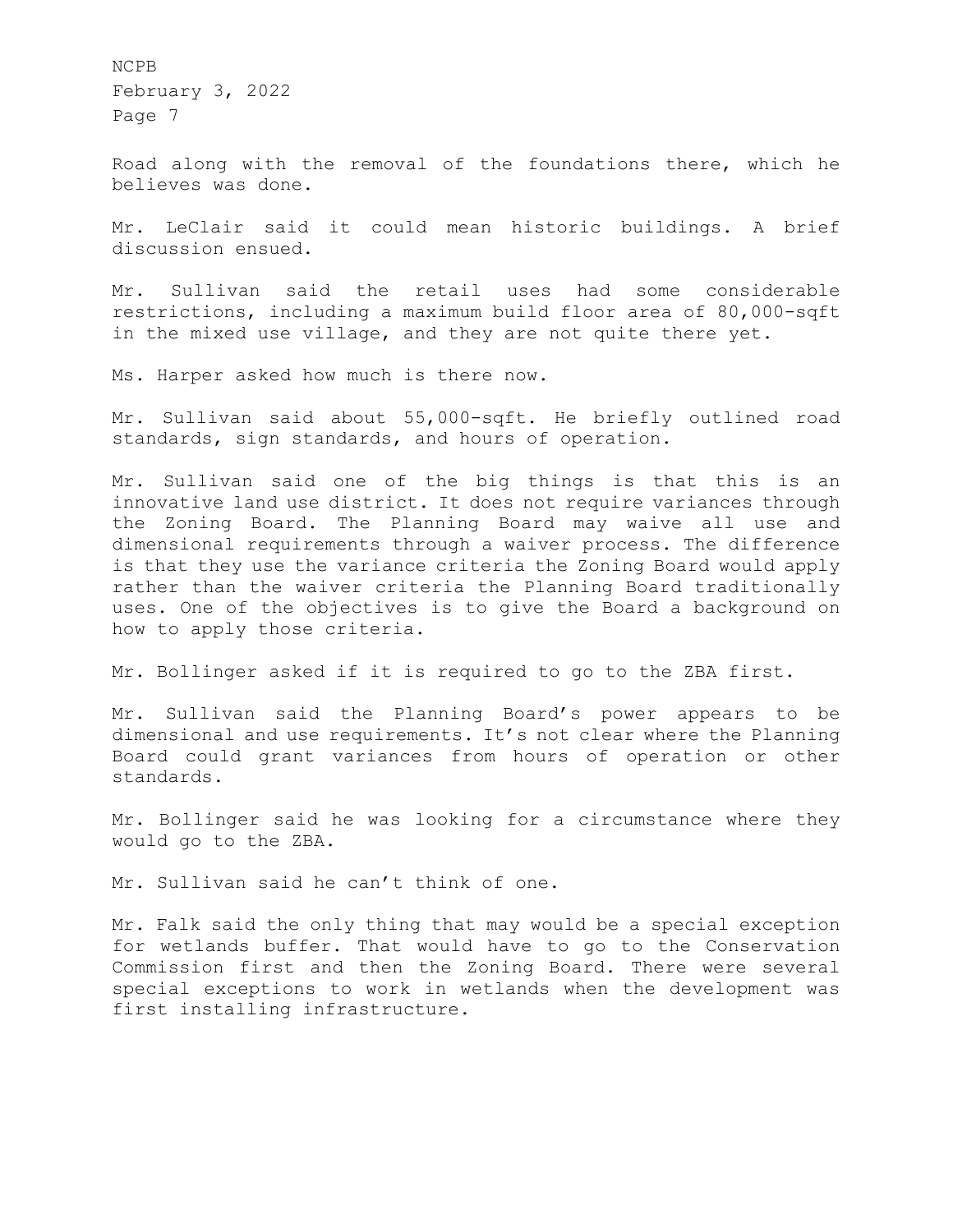## **ZONING BOARD OF ADJUSTMENT VARIANCE CRITERIA**

Mr. Falk introduced himself as liaison for the Zoning Board. The ZBA considers variances, special exceptions, and equitable waivers. Probably 90% of the requests are variances, currently about 120 per year.

Mr. Falk said the Board was provided with copies of NRO §190-137, which outlines the approval criteria necessary for a variance. The meat of it is the five points of law that the Zoning Board has to consider for all variances. They are public interest, spirit and intent of the ordinance, substantial justice, property values, and hardship. He will be going over each point.

Mr. Falk said these points of law are interrelated. They sound similar, but are asking for specific things.

Mr. Falk outlined potential impact to property values. The Board will have to determine whether the proposed request could negatively impact property values. The applicant will have to tell them what they are doing to not make surrounding property values go down, what they are doing to improve the property values. On some of the more difficult cases they may get a report from a property appraiser from the applicant arguing that the proposal will improve property values, as well as a report from the angry mob of abutters which says the opposite. They both can be very convincing. It will be up to the Board to determine who is right.

Mr. Sullivan asked what if the applicant has an appraisal but the angry mob of abutters doesn't.

Mr. Falk said it's up to the abutters what they want to submit to support their case. They have just as much of opportunity to provide something. If they don't, the abutters can request the case be tabled to give them time to provide that information. That is a reasonable thing for the Board to do.

Mr. LeClair asked if they can require them to do so.

Mr. Sullivan said the challenging thing is when one party has an report from an appraiser or realtor and the other doesn't, when they are relying on non-expert testimony. Often the ZBA will rely on expert testimony.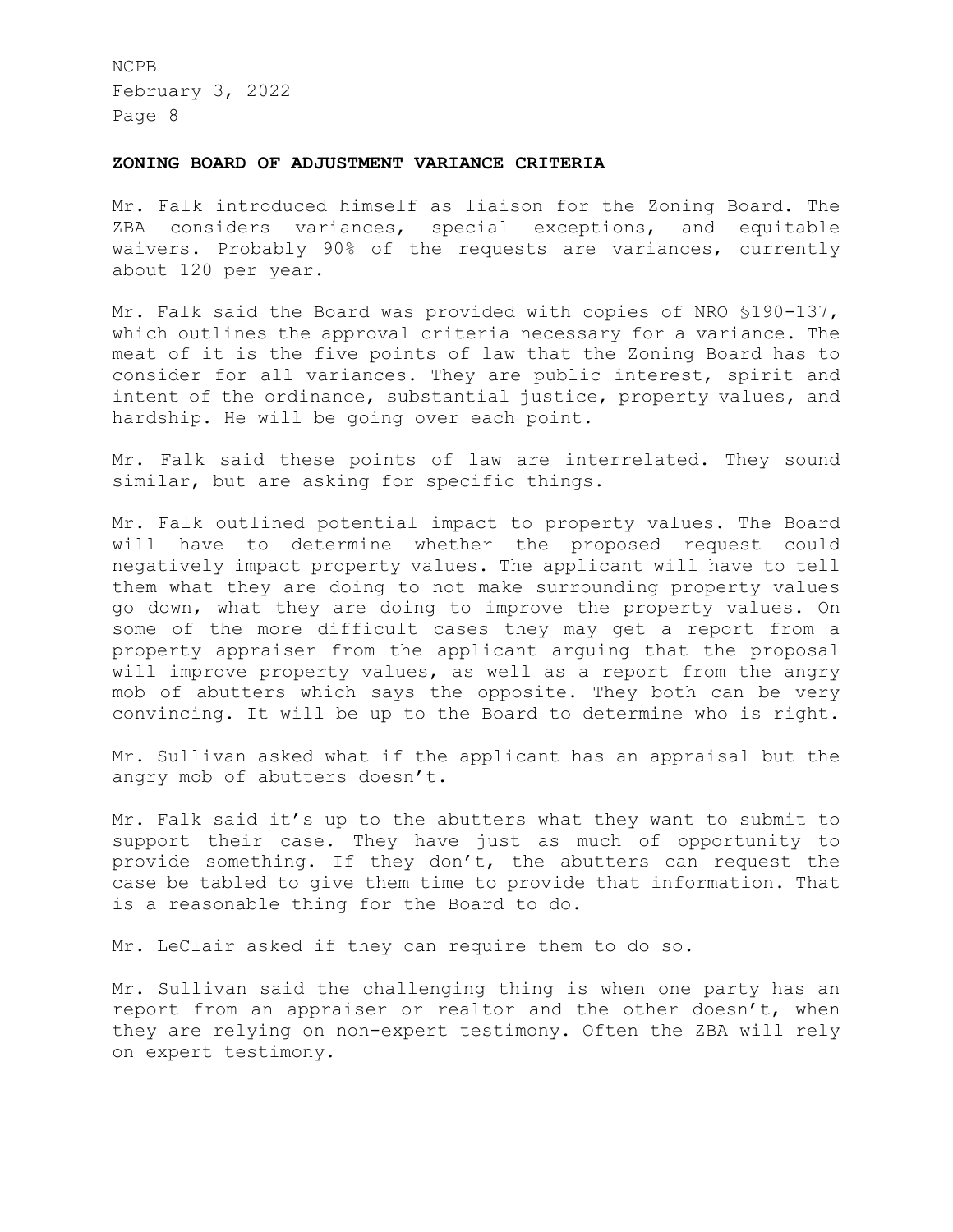Mr. Falk said often the applicant will provide a heavily detailed report on how much the property values will increase. It will probably look very convincing. It will be up to the Planning Board to determine whether it is credible.

Ms. Harper said it would be something she would consider, but not rely on.

Mr. Falk said it is part of their due diligence to convince the Board they are meeting the five points of law. It's up to them to prove it to you.

Mr. Varley said it would be hard as a board member to dismiss expert testimony in favor of the non-expert testimony.

Mr. Sullivan said what the ZBA often sees is that the abutters will often bring a report of their own. He agrees that it is a challenge when only one side is represented by an expert.

Mr. Falk said the Board also receives conflicting reports, both for and against. It's up to the Board to sift through and decide what is a valid argument or not.

Mr. Falk outlined the spirit and intent of the ordinance. The request has to promote the health, safety, and wellbeing of the neighborhood. Generally it's done by looking at traffic, fire protection, safety. It needs to provide for adequate light, space, and air. This is important because back in the turn of the 20th century there were no zoning laws. In large cities like New York and Chicago there were slaughterhouses right next to residential developments. There was no separation of uses and structures, no concern for safety.

Mr. Falk said if they think of a typical standards quarter acre subdivision, everyone has their lot, their building setbacks, their shed and their pool. Picture that. The spirit and intent of the ordinance is to provide for that neighborhood, provide for that space and light in between all of the residences. Something that would not be in the spirit and intent of the ordinance just doesn't fit, like an industrial plant or a used car lot. The same goes for along Daniel Webster Hwy or Amherst St; a single family home wouldn't fit in there either. It's not what the ordinance intended for that section of the city.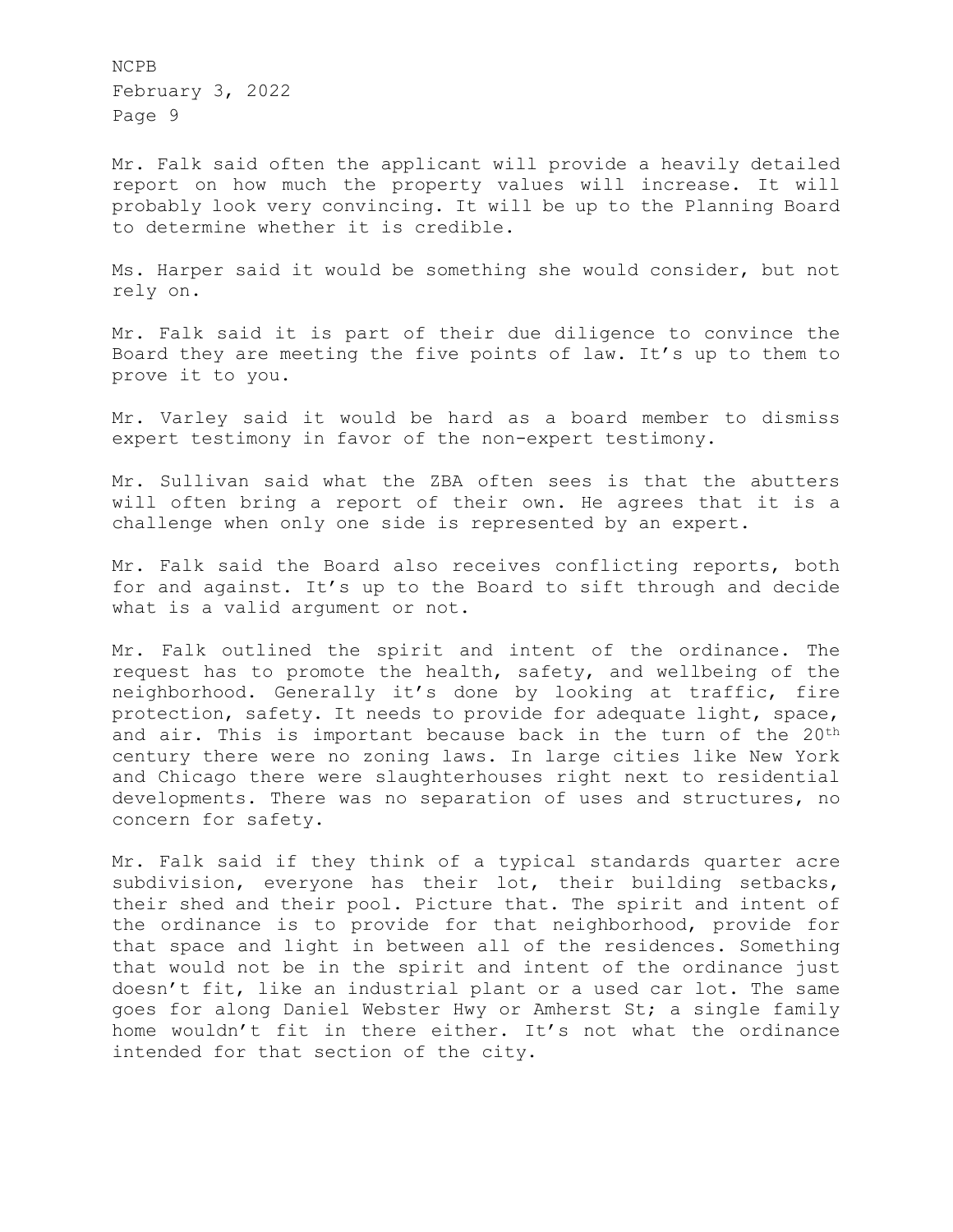Mr. Falk said in all of the residential, commercial, and industrial zones, there are proper setbacks, open space, maximum building heights. They all have dimensional standards, and they have to be met for good reasons. When they look at a variance, they have to ask: does this match the spirit and intent of what was originally planned under the ordinance?

Mr. Falk outlined public interest. He said it is very similar to the spirit and intent. Does it violate the basic objectives of the zoning ordinance? Every zoning district has dimensional criteria and permitted uses. Does it violate the essential character of that neighborhood?

Mr. Sullivan said often zoning boards will consider public interest and the spirit and intent of the ordinance together because they are so similar.

Mr. Falk outlined hardship. That's the one that everyone gets hung up on the most. Informally, that's the hardest one to meet. The applicant has to prove that the variance is needed to enable the proposed use of the property, given the special conditions of the property, and that the benefit they seek cannot be achieved by any means other than this variance. It has to be a reasonable use.

Mr. Falk said a good example of this is if you live on a street with 30 houses, all about the same size lots, and 29 of them have an attached two-car garage. Your house doesn't because you have something unique about your property, something physical that means you can't have the garage. You would need to go into that setback to put your garage in. There has to be something physically special about your property. Like the topography, the lot shape, the lot size, or nearby uses.

Mr. Falk said you have to take a look not only at that property, but what's around the property. What's the essential character of that neighborhood? The ZBA members perform drive-bys of the property to get a feel for the neighborhood. Picture it as if the request has been granted. How is that going to look? How is that going to impact the neighbors?

Mr. Falk said they have to look at the characteristics of that property, and what makes it special. What makes it unique? It could be very simple, like being a corner lot. The topography may make it special, or the strange shape of the lot. Maybe just one corner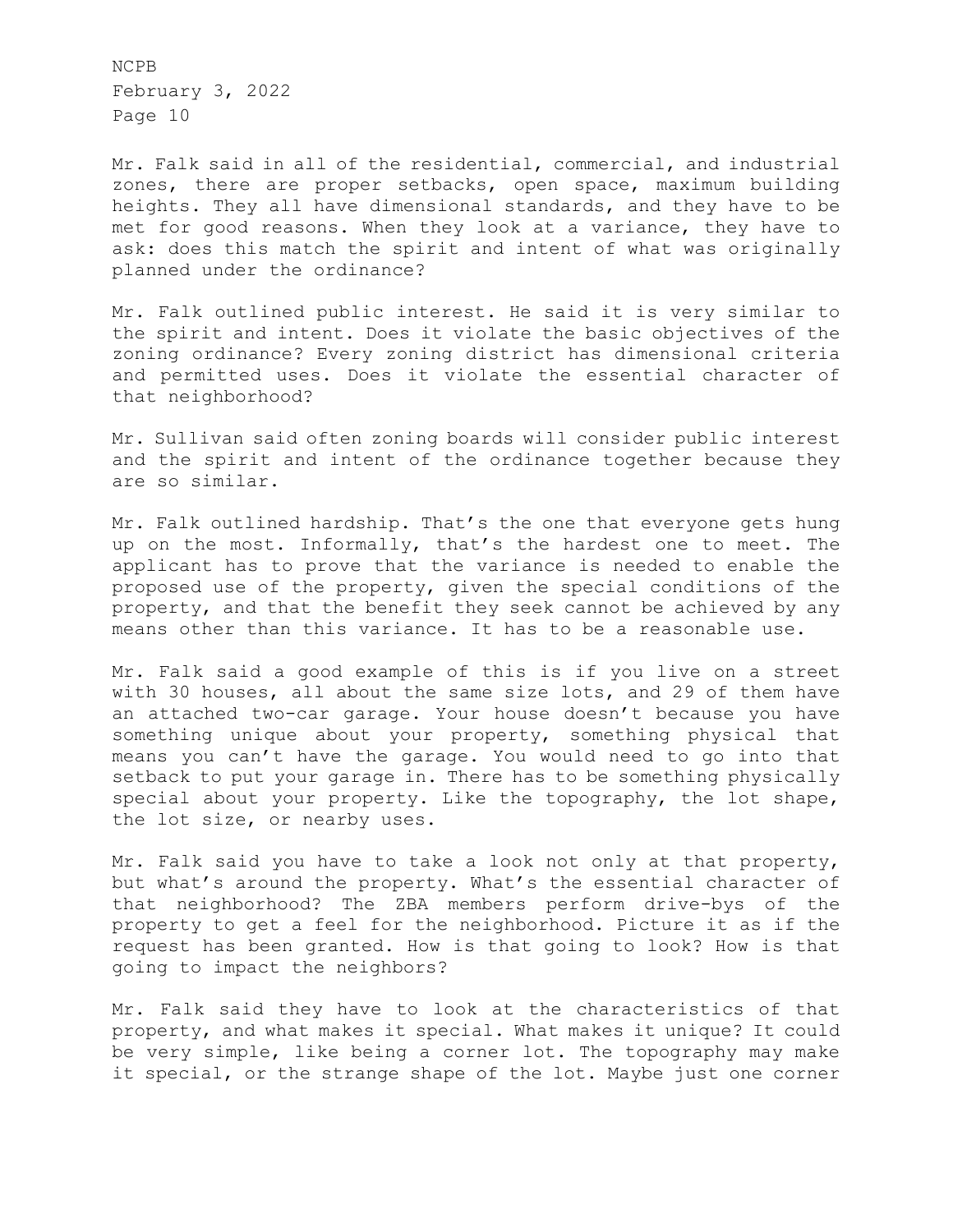of the addition is in the setback. The hardship has to be something that makes the property a little bit different than the others.

Mr. Falk outlined substantial justice. One of the most common responses is that since all of the other criteria are met, substantial justice would be served by granting this request. It's a culmination of all necessary points of law to do something that is not allowed by the land use code. The benefit to the applicant outweighs any impact to the neighbors. All of the criteria have to be met. You can't meet four out of the five.

Mr. Falk said a variance cannot be granted for financial gain. They hear a lot of applicants claim that even though they don't have the land area for an additional apartment unit, the rent will help them pay their mortgage and maintain the property. That can't be used as a point of law, and the courts will never support it.

Ms. Harper asked if hardship cannot be financial.

Mr. Falk said it can never be financial hardship. That's not a hardship of the land. It cannot be personal or financial hardship.

Mr. Falk said when an applicant is done with their presentation and the public hearing is closed, during the public meeting the Board needs to discuss all the points of law. If someone wants to make a motion, they need to state the specific reasons why they feel the request meets each point of law.

Mr. Sullivan asked if he recommends that the Board members poll on each of the points of law independently.

Mr. Falk said that takes a lot of time, but they can. The ZBA members will typically go around the room to state their opinion and why the request meets or does not meet the criteria. This gives them a sense of how many members support the request and what kind of motion the chair should ask for.

Mr. Sullivan said he could caution the Board members that if they state they do not support one of the points of law but still vote to approve, that's a huge issue. That's an invalid vote. You have to clarify that clearly as part of the record because all of the criteria have to be met.

Mr. Falk said the person that makes the motion will give all the reasons why it should be approved. The person who seconds the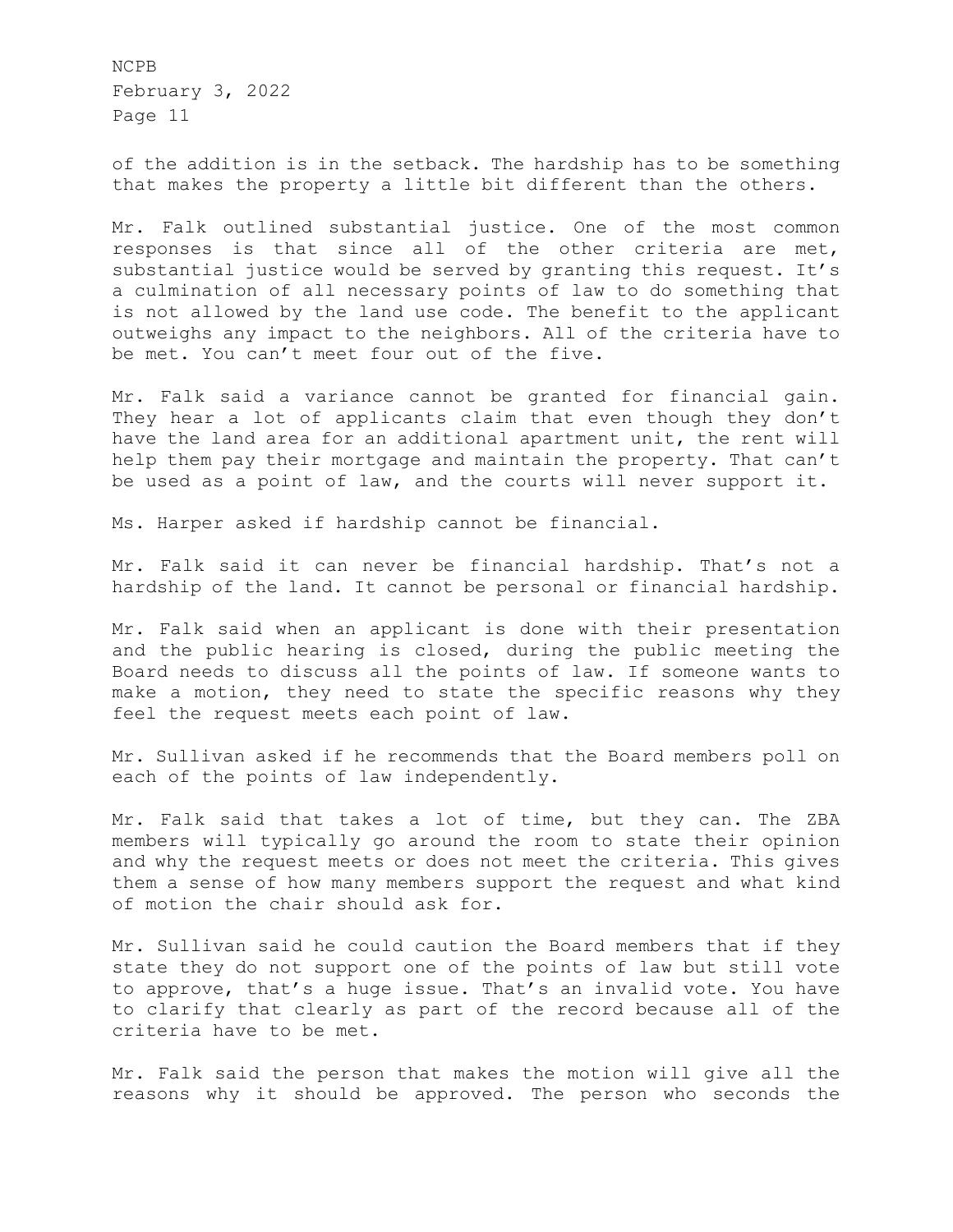motion is agreeing with you. When the vote comes around, if you don't feel the variance has met all the points of law, you would not vote in favor of it.

Mr. Varley said ordinarily for a waiver, they would incorporate each of those into the motion. Would they consider this as a separate vote?

Mr. Sullivan said these have to be notified as functionally different applications as individual waivers, basically. They should be taken as independent votes. He thinks they should address the waivers prior to reviewing any site plan that would be contingent on approval of the waivers. They may need to get further guidance to the Board on that.

Mr. Varley said they will often take related cases together, like a subdivision and a site plan. They hear them together and vote on them separately.

Mr. Sullivan said they could take the cases together for the presentation, and then have a separate discussion. The only challenge is that you want the public testimony to be focused on the five variance criteria. By taking all cases together they would inherently broaden the discussion.

Mr. LeClair said they sometimes refuse to hear cases before they are reviewed by the ZBA for variances, as they are incomplete.

Mr. Varley said the issue is whether the site plan is dependent on the variance.

Mr. LeClair said if it is denied they would have to revise the site plan.

Ms. McGhee said if they do the variance and site plan separately, if they have an angry mob of abutters they will be going up to speak twice. Zoning Board has a timer to limit each speaker to five minutes.

Mr. LeClair said a lot of Boards do that. The Planning Board hasn't had to do that.

Mr. Varley said there have been occasions where he wished they had a time limit.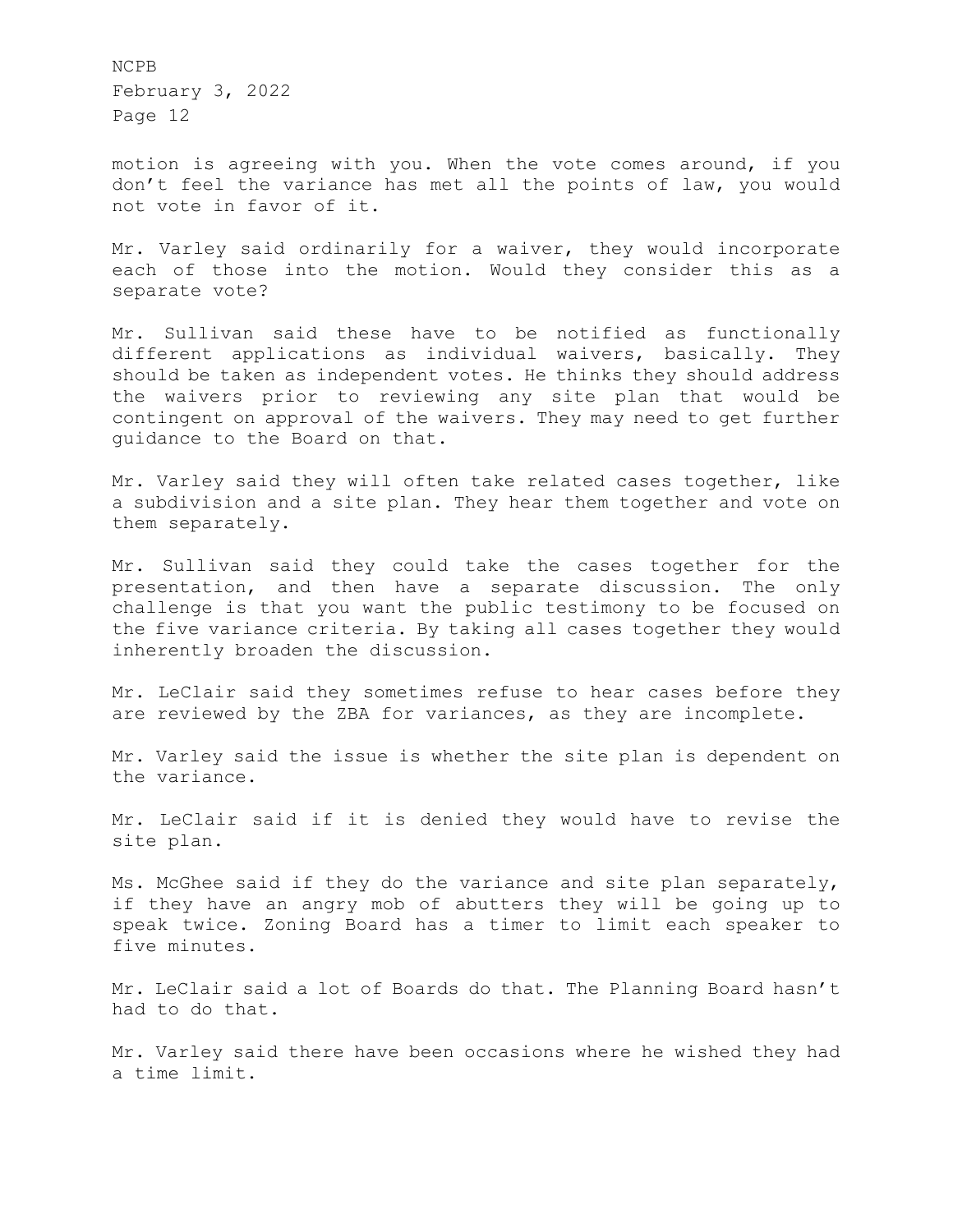Mr. Falk said they used to have abutters take an hour to talk about a sign variance when they could have said it in three minutes just fine.

Mr. Bollinger said they have built in several extra meetings into the calendar. If they are going to have multiple presentations for one proposal they can't have eight other site plans on the agenda.

Mr. Sullivan said they would most likely have a special meeting under those circumstances. It's fair to everybody.

Mr. Falk said one of the real basic questions for a variance is, is this a reasonable request? If you lived next door or across the street, would you want to look at it? How would you feel? Is the traffic reasonable? Is the parking reasonable? Is the height, shape, and bulk of the building reasonable? Would you want to live next to it?

Mr. Hudson said this is unique because they have a residential use and then a little downtown area. In what context are they evaluating it? Is it in the residential area, or is it in the area that was always intended to be mixed use?

Mr. Pedersen said they had a case a long time ago where all the abutters were against it. One of the abutters came up to the microphone and said, think about it from our perspective what this would be like. If you live there, think about how you would have to put up with this every day. All five criteria would have to be met, or this would not fly.

Mr. Falk said a lot of the time an application can meet the five points of law, and you still not like it. You may not overall like the request, but they have a convincing argument.

Mr. LeClair said the difficulty comes a lot with the edge conditions. There may not be the best zoning anymore, where it doesn't reflect the current area. The edges of districts morph.

Mr. Falk said it can be hard to tell where one zone starts and another ends, especially along the major corridors.

Mr. Hudson said a lot of the mixed use village area is divided by open space. That's city property.